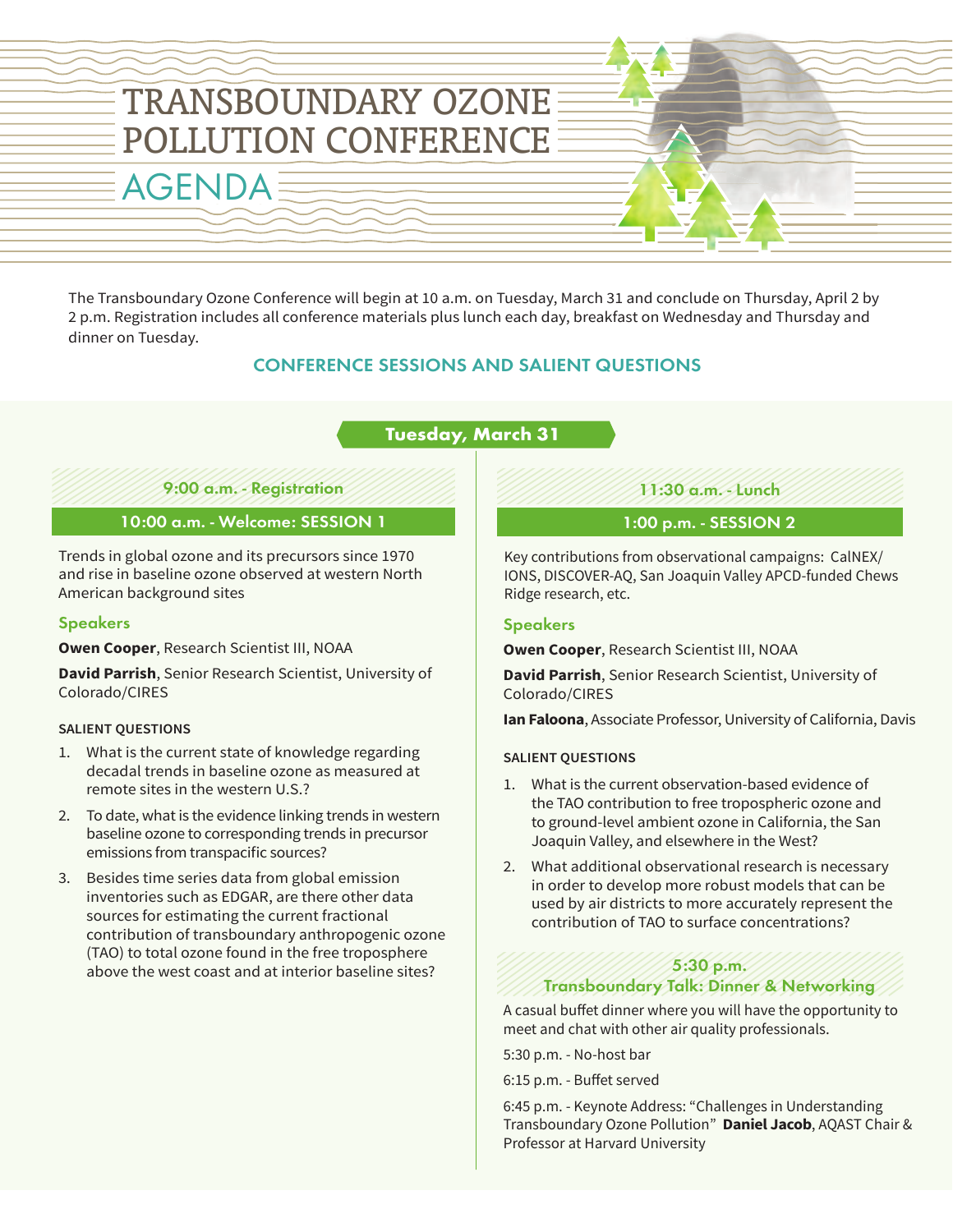# **Wednesday, April 1**

## 7:30 a.m. - Breakfast

### 8:30 a.m. - SESSION 3

Modeling of long-range ozone transport: Implications for western air districts and the U.S. overall

#### **Speakers**

**Lin Zhang**, Assistant Professor, Peking University

**Meiyun Lin**, Associate Research Scholar, Princeton University

#### **SALIENT QUESTIONS**

- 1. What is the state of the science in long-range transport modeling?
- 2. What are the trends in global transport patterns?
- 3. What are the sources of uncertainty in the current models for estimating the contribution of TAO to surface exceedances?
- 4. Can the models capture observed ozone trends at western baseline sites?

### 10:15 a.m. - SESSION 4

State of the science in using nested or adaptive mesh models to estimate surface TAO impacts in the western U.S.

#### **Speakers**

**Greg Carmichael,** Karl Kammermeyer Professor of Chemical and Biochemical Engineering, University of Iowa

**Jerome Fast**, Staff Scientist, Pacific Northwest National Laboratory

#### **SALIENT QUESTIONS**

- 1. What are the relative strengths of the current models used to estimate the effects of TAO on surface exceedances?
- 2. What are the key remaining challenges for modeling these estimates?
- 3. Are there nested or adaptive mesh grid models on the horizon that will likely improve the accuracy of TAO apportionment to surface ozone?

### Noon - Lunch

### 1:15 p.m. - SESSION 5

Current and prospective capacity to measure transboundary ozone fluxes via satellite retrievals, in situ measurements and surface-based remote sensing

#### **Speakers**

**Gabriele Pfister**, Scientist III, National Center for Atmospheric Research (NCAR)

**Brad Pierce**, Physical Scientist, NOAA

#### **SALIENT QUESTIONS**

- 1. What are the present constraints on using satellite data to quantify TAO surface impacts?
- 2. To what extent and in what context can our current satellite capabilities be used to assist in 179B demonstrations and, more generally, in SIP modeling?
- 3. What are some promising strategies for using in situ measurments and surface-based remote sensing to complement satellite data? What types of research investments will be necessary?
- 4. What is the near-term potential for enhanced satellite capacity to estimate TAO surface impacts based on future satellite launches (e.g. GEO-CAPE)?

### Afternoon

Refreshments available at 3:00 PM followed by opportunity for collaboration and networking with fellow attendees.